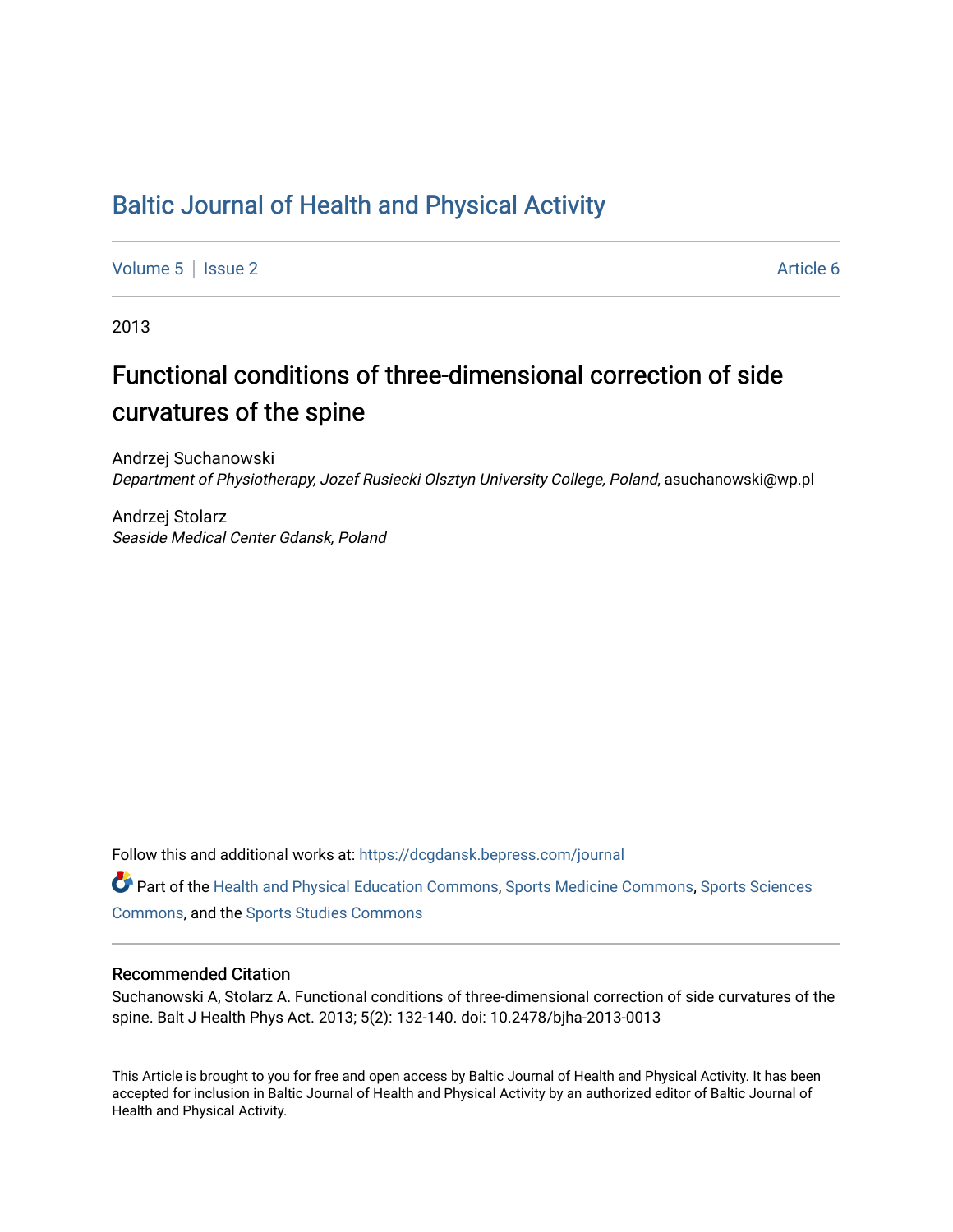

DOI: 10.2478/bjha-2013-0013

|                                                                                                                                                                               | <b>Functional conditions of three-dimensional</b><br>correction of side curvatures of the spine                                                                                                                                                                                                                                                                                                                                                                                                                                                                                                                                                                                                                                                                                                                                                                                                                                                                    |
|-------------------------------------------------------------------------------------------------------------------------------------------------------------------------------|--------------------------------------------------------------------------------------------------------------------------------------------------------------------------------------------------------------------------------------------------------------------------------------------------------------------------------------------------------------------------------------------------------------------------------------------------------------------------------------------------------------------------------------------------------------------------------------------------------------------------------------------------------------------------------------------------------------------------------------------------------------------------------------------------------------------------------------------------------------------------------------------------------------------------------------------------------------------|
| <b>Authors' Contribution:</b>                                                                                                                                                 | Andrzej Suchanowski <sup>1 (ABDEFG)</sup> , Andrzej Stolarz <sup>2 (ABDEFG)</sup>                                                                                                                                                                                                                                                                                                                                                                                                                                                                                                                                                                                                                                                                                                                                                                                                                                                                                  |
| A - Study Design<br>B - Data Collection<br>C - Statistical Analysis<br>D - Data Interpretation<br>E - Manuscript Preparation<br>F - Literature Search<br>G - Funds Collection | Jozef Rusiecki Olsztyn University College, Department of Physiotherapy, Poland<br>Seaside Medical Center Gdansk, Poland                                                                                                                                                                                                                                                                                                                                                                                                                                                                                                                                                                                                                                                                                                                                                                                                                                            |
|                                                                                                                                                                               | Key words: scoliosis, functional correction, correction optimization, children                                                                                                                                                                                                                                                                                                                                                                                                                                                                                                                                                                                                                                                                                                                                                                                                                                                                                     |
|                                                                                                                                                                               | <b>Abstract</b>                                                                                                                                                                                                                                                                                                                                                                                                                                                                                                                                                                                                                                                                                                                                                                                                                                                                                                                                                    |
| <b>Background:</b>                                                                                                                                                            | This paper sets out to present theoretical and methodological premises for the thera-<br>peutic mode of conduct which utilizes FED and PNF improvement methods comple-<br>mented by introduction of correctional re-education basing on the biofeedback<br>mechanism.                                                                                                                                                                                                                                                                                                                                                                                                                                                                                                                                                                                                                                                                                              |
| <b>Material/Methods:</b>                                                                                                                                                      | Authors develop and present an original mode of treatment of children with the SCS,<br>which can be divided into the following stages and targets:<br>1. Elimination of biomechanical pathologies of the passive stabilizing. 2. Restoration<br>of the structure and function of local muscles and balance among muscles from the<br>first and second reference arrangement and structures around the spine, both on the<br>concave and convex side. 3. Posture re-education, which consists in the combination<br>of three-dimensional active and passive correction of the spine with proprioceptor<br>stimulation techniques, accompanied by the use of replacement feedback.<br>In order to implement the proposed treatment programme a device called "Skol-as"<br>was built. "Skol-as" enables a simultaneous three-dimensional action on the passive<br>and active stabilizing mechanisms and the functional structures of the Central Nerv-<br>ous System. |
| <b>Results:</b>                                                                                                                                                               | Exchanged information constitutes a replacement feedback which enables additional<br>transfer of information on the position of the body to the CNS. Therefore, this consti-<br>tutes a particular complement to the proper proprioception stimulated by the structure<br>and functionality of the "Skol-as" device, which provides exteroceptive stimuli offering<br>the image similar to the correct, spatial layout of the body.                                                                                                                                                                                                                                                                                                                                                                                                                                                                                                                                |
| Conclusions:                                                                                                                                                                  | The suggested method – which accommodates the latest trends in SCS treatment –<br>may and should be applied practically at each stage of scs development. This gives<br>both the child and the parents or the therapist anopportunity to control the improve-<br>ment process. Appropriate application of the suggested method and the "Skol-as"<br>device offers children efficient self-control of their posture, which is much easier after<br>the application of appropriate training suggested in the method. This therapy enables<br>not only the strengthening and changing the functioning scope of relevant muscles<br>but also affects the mental perception and feeling of muscle tensions which leads to<br>proper self-image and appropriate control of bodily posture.                                                                                                                                                                               |
| Word count: 3,672<br>Tables: 0                                                                                                                                                | Received: September 2012                                                                                                                                                                                                                                                                                                                                                                                                                                                                                                                                                                                                                                                                                                                                                                                                                                                                                                                                           |

**Tables:** 0 **Figures:** 2 **References**: 19

**Received:** September 2012 **Accepted:** March 2013 **Published:** June 2013

#### **Corresponding author:**

Prof. nadzw. dr hab. Andrzej Suchanowski Olsztyńska Szkoła Wyższa im. Józefa Rusieckiego ul. Bydgoska 33, 10-243 Olsztyn Phone: +48 605-418-224 E-mail: asuchanowski@wp.pl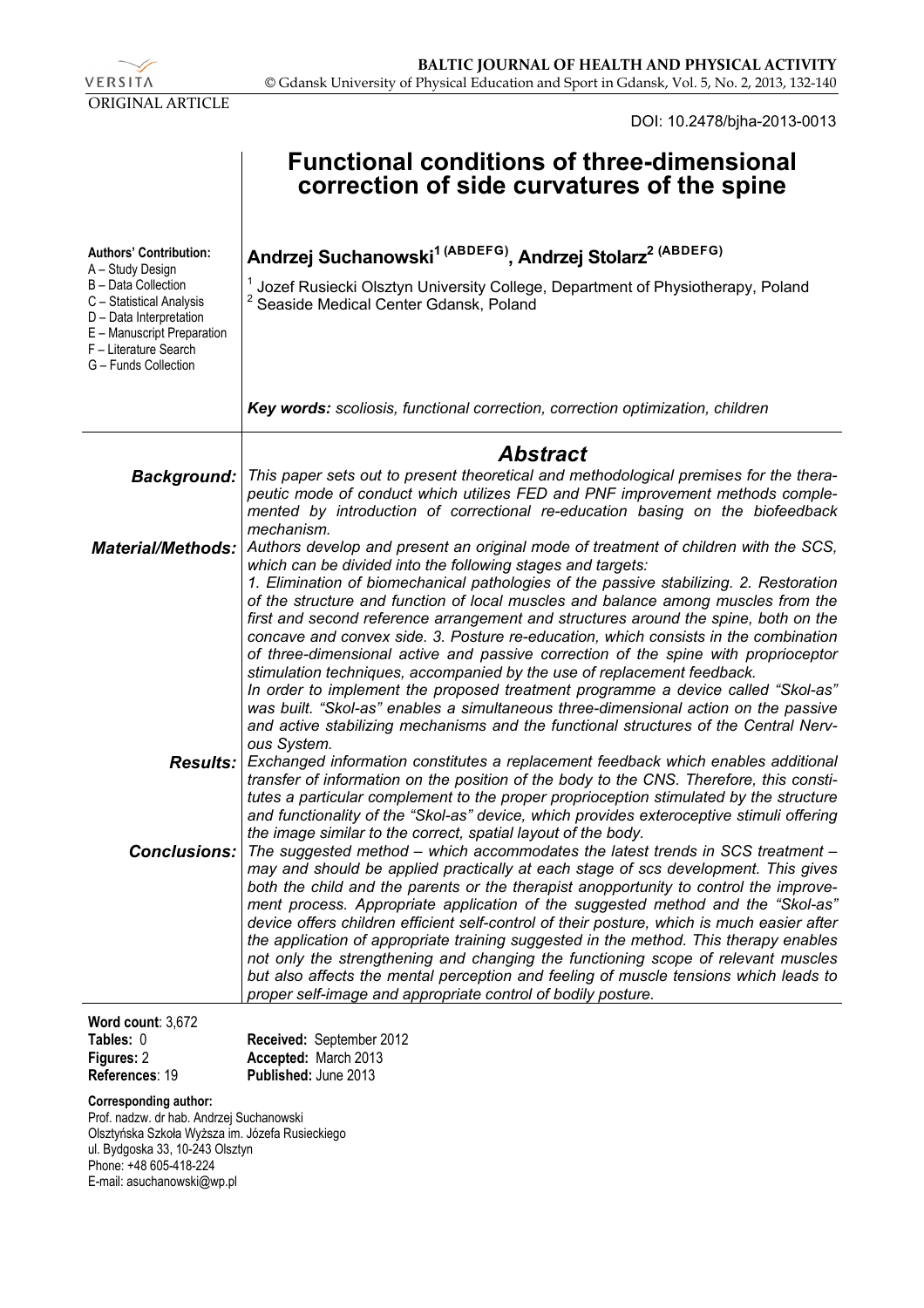## **Introduction**

Research into the physiological and biomechanical considerations justifying certain treatments of back pain and side curvature of the spine (SCS) has been underway for many years. Opinions on this subject vary significantly. This is due to the ever expanding knowledge on this topic, which results from extensive research carried out in many scientific centres.

Nonetheless, the causes of the SCS still have not been identified. In effect, therapists have noticeably different approaches to the spine curvature treatment. For example, F.S. Sastre ascribes the key role in the development of the SCS and pathological changes in the passive stabilizing mechanism to the epiphyseal (growth) cartilage of the vertebral body, which enables longitudinal growth of the vertebra, and the neurocentral cartilage, which enables growth of the lateral part of the vertebral body and the front part of the vertebral arch [1]. Development of structural changes in vertebrae during childhood and adolescence, such as asymmetrical growth of the epiphyseal cartilage leads to vertebral wedging and unevenness of the vertebral arch, elongated on the concave side due to the neurocentral cartilage growth results in rotation of the vertebra. Basing on these premises, Sastre developed a methodology of FED (Ficsatio – Elongatio – Derotatio) therapy, which consists in relieving the compressed cartilage, basing on the assumption that 'if dynamic and asymmetrical compressing forces can cause development and exacerbation of osseous deformations within the period of bone formation, application of other forces of opposite directions should supress the initial deformation process and lead to normalization' [1, 2].

A completely different approach to the SCS therapy is represented by followers of the muscle tension disorder theory. Such tensions often occur in effect of reflexive stimulation (sometimes of unknown origin), transferred from the central nervous system (CNS). Basing on this theory, to treat scoliosis, therapists utilize one of the rehabilitation methods, which is normally used for reeducation in the central and the peripheral nervous system diseases and disorders – *proprioreceptoric neuromuscular facilitation* (PNF) [3].

The two different forms of improvement briefly presented above focus on the disorders of either the passive stabilizing mechanism [1] or the active stabilizing mechanism, which stem from pathology in the central or peripheral nervous system [3], and they constitute completely different approaches to the SCS therapy. Therefore, an assumption can be made that unification of the spine curvature improvement method is not likely in the near future.

## **Aim and method justification**

This paper sets out to present theoretical and methodological premises for the therapeutic mode of conduct which utilizes FED and PNF improvement methods complemented by introduction of correctional re-education basing on the biofeedback mechanism.

According to the law of biomechanics, it should be assumed that the functional features of the spine will stay unaffected only if the passive and active stabilizing mechanisms remain in the state of symmetrical tension. This inter-dependence may be presented graphically (Fig. 1).



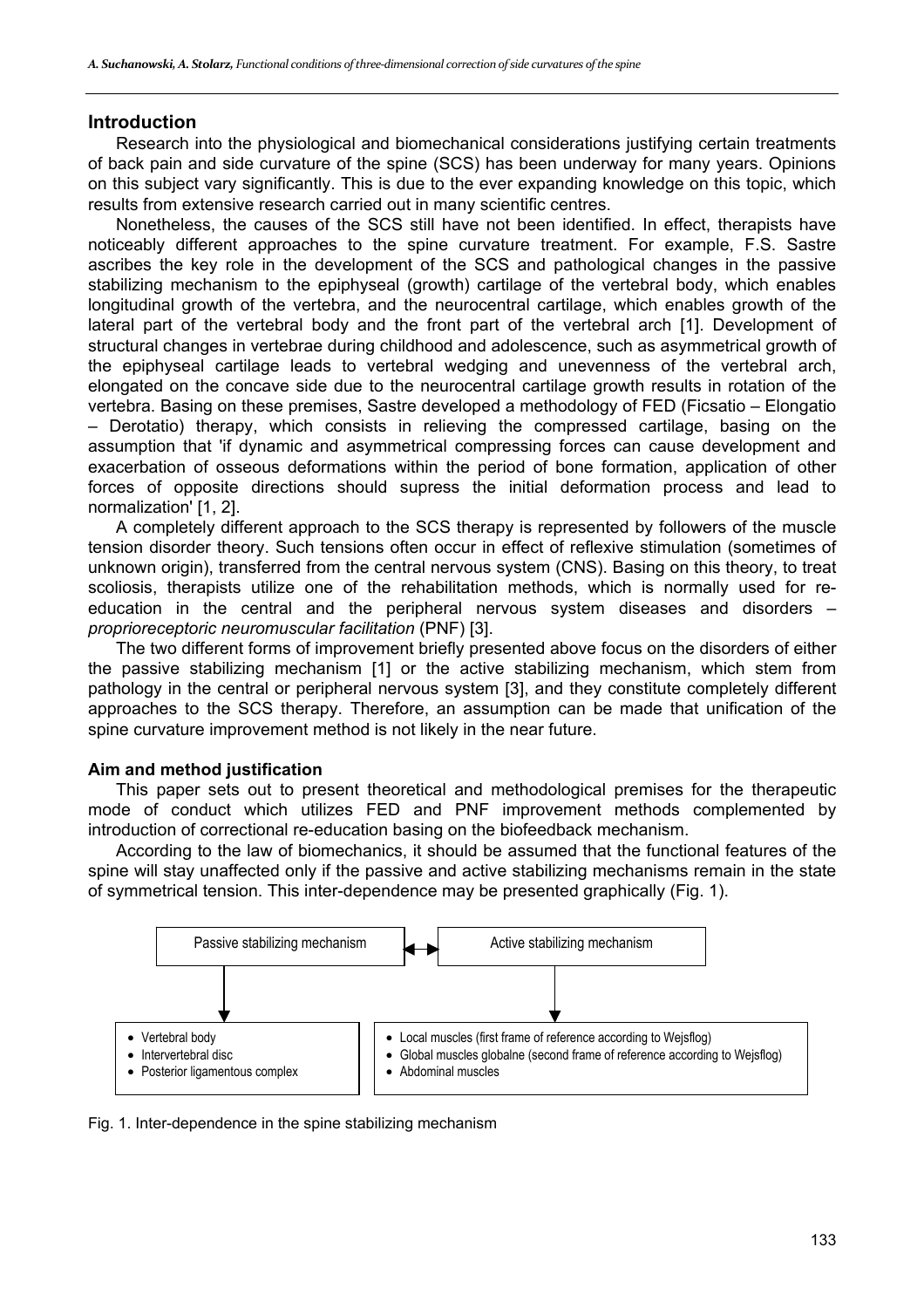However, in case of pathological changes, e.g. SCS, this symmetry is distorted. This is a complex of inseparably connected causes and effects which stem from symmetry distortion between the passive and the active stabilizing mechanisms and the neural control system, which is demonstrated in Figure 2.



Fig. 2. The inter-dependence diagram of cause and effect relationships in balance maintenance in the spine stabilization

In the passive stabilizing mechanism, deformations of the vertebral body (the Wolff-Delpech law), and intervertebral facets (the Huter-Volkmann law) occur. Furthermore, a variable course of ligaments is also observed, which probably induces the displacement of the *nucleus pulposus* towards the convexity of the curvature. The described biomechanical conditions significantly affect functional changes in the passive stabilizing mechanism. This is manifested by the amplification of forces which stretch the soft elements adjacent to the spine, such as joint capsules or muscles on the convex side of the curvature and by a simultaneous reduction of these forces on the concave side of the curvature. This triggers variation in gravitational pressure forces on the articular surfaces of intervertebral facets and vertebral bodies. This micro-gravity which occurs on the concave side of the curvature may have an influence on further pathological changes (e.g. in neural control) which facilitate the development of curvature.

In the active stabilizing system, atrophy and increased fatigue of muscles from the first reference arrangement (local) (the multifidus muscle) is observed. In the case of global muscle – the second reference arrangement (the *erector spinae*) hypertrophy and a decrease in fatigue is observed [4]. Zetterberg et al. [5] highlight the disappearance of tonic muscular fibres (type I) and the increased occurrence of fibres of type IIb and IIa on the unburdened side of the spinal curvature. On the concave side, on the other hand, opposite relations between the quantities offibres of type I, IIb and IIa are observed.

The neural control system may itself be a source of distortions in the active stabilizing mechanism. According to some scientists, distortions of muscle tension balance are derivative of hitherto uninvestigated changes in the central nervous system [6]. Damage to the central and peripheral nervous system is accompanied by muscle debility. This results in loss of extra- and intramuscular coordination. The long lasting pathological process leads to changes within fibres, their length, cross-section, quantity and type [7].

These changes in the structure and function of the muscle prevent its normal activity as the basic conditions are not met, such as:

- 1. Limited proper muscle stimulation as the transfer of stimuli from the nervous system.It is highly probable that micro-gravity in the passive stabilizing mechanism induces conduction changes in the so-called gamma control system [4]. Konemura et al. [8] believe that limitation of the influence of gravity decreases the activity of gamma motoneurons.
- 2. Proper structure and layout of muscular fibres which enable contractility and elasticity. Biomechanical factors which induce SCS create different conditions for the work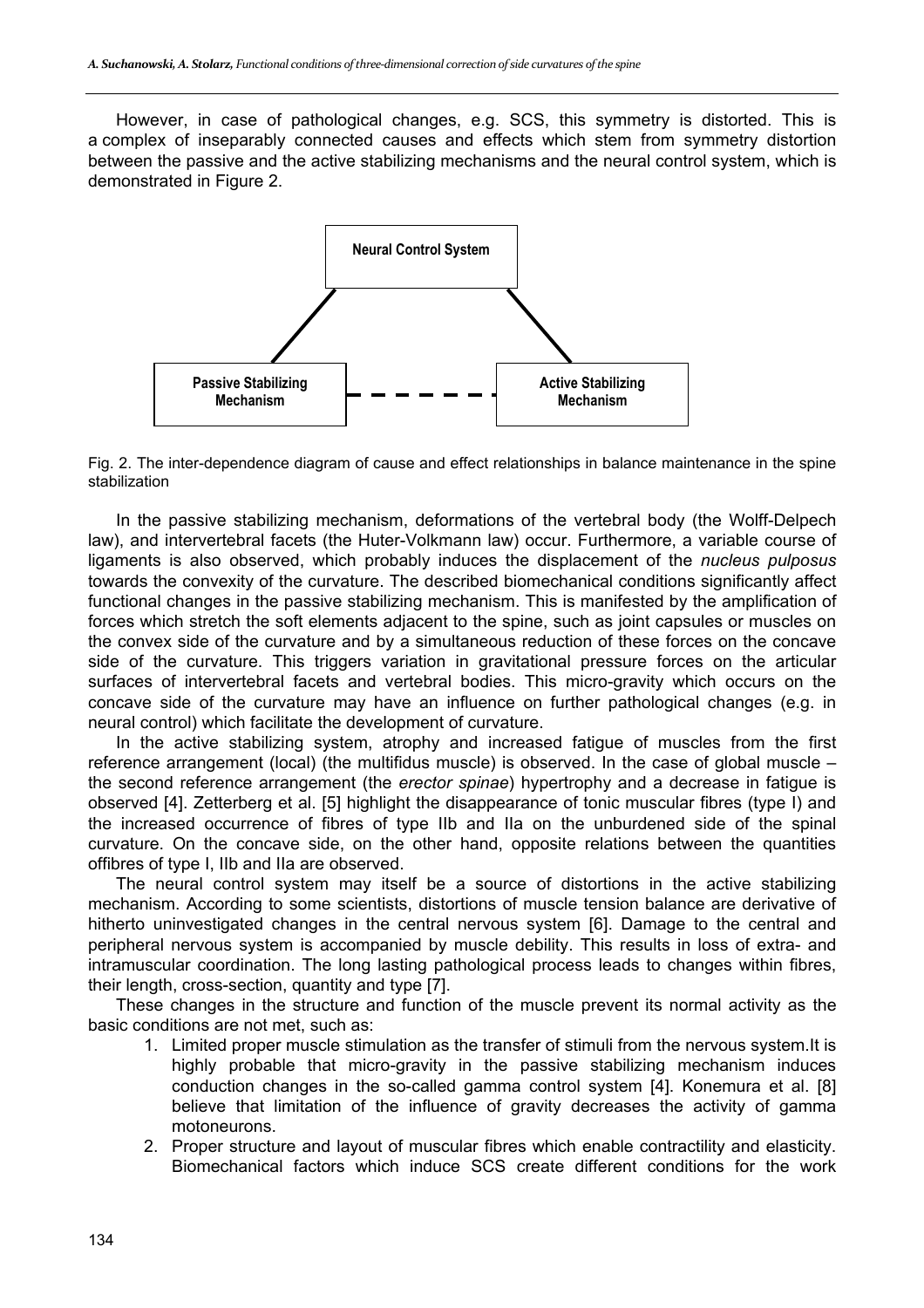(contraction) of muscles on the two sides of the spine – imbalance of the leverage occurs [9].

- 3. Proper layout, length and conduct of tendons. If children with SCS do not meet this condition, the development (growth) asymmetry is aggravated.
- 4. Proper processes of creating, storing and utilizing energy in muscles. Asymmetry of blood circulation, oxygen supply and unbalanced stress load of the muscles results in weakening their metabolic efficiency.

In consequence of the changes, i.e. improper length and activation of the muscles (disorder in the length-tension relation), force vectors of the synergists and antagonists which work around the joints are not balanced. The lack of balance leads to the shift of the joint rotation axis. A new rotation axis is created, which is placed eccentrically to the physiological one [9].

Continuous, asymmetrical influence of gravity on the shifted joint axes induces creation of forces which rotate vertebrae and aggravate the lateral curvature of the spine. These biomechanical and functional processes, which trigger the three-dimensional curvature of the spine, activate micro-gravity on the convex side of the intervertebral articular surfaces.Reducing the gravitational sensory stimulation impairs the function of the gamma system, which leads to structural changes in muscles from the first reference arrangement.

This shows that there is a simple relationship between active muscle tension and the shape of the spine. Any variation of the shape of the spine will trigger changes in the active stabilizing mechanism and the neural control system. If muscle tension changes in result of the neural control system disorders, the shape of the spine will change.

## **Material and method**

The presented static and dynamic disorders lead to permanent changes in the length of muscles and shifted position of articular surfaces. The altered anatomical conditions affect the stimulation of the proprioceptors which are sensitive to shortening and elongation (expansion) of particular muscles. The altered data from the proprioceptors are transferred to the central nervous system (CNS) and compared with the program (pattern) encoded there. If the pathologically changed influx of data continues for a longer period, a new habit (new pattern) for improper posture will develop [10].

In cases where the aetiology of the SCS is unknown, it cannot be clearly stated what is a cause and what an effect of the presented phenomena in the chain of balance disturbance among the three components (Fig. 2). We believe that the three elements, changes in the passive and the active stabilizing mechanisms and the habit of bad posture, which is a symptom of transmission disturbance of data on the linear and angular position of joints and muscles from the proprioceptors, are equally important and closely connected, both in the biomechanical and functional sense. Structural dysfunction hinders a child from adopting a correct posture and prevents optimal movements. Neuro-muscular dysfunction, on the other hand, causes improper burden of the joint system, which often leads to a structural dysfunction. The inter-relation of the dysfunctions is clearly underscored by the Molier principle, which states that the entire static and dynamic human system, including the spine, constitutes one functional unity [10].

These premises were an inspiration to develop and present an original mode of treatment of children with the SCS, which can be divided into the following stages and targets:

- 1. Elimination of biomechanical pathologies of the passive stabilizing system which aggravate the curvature progress.
- 2. Restoration of the structure and function of local muscles and balance among muscles from the first and second reference arrangement and structures around the spine, both on the concave and convex side.
- 3. Posture re-education, which consists in the combination of three-dimensional active and passive correction of the spine with proprioceptor stimulation techniques, accompanied by the use of replacement feedback which enables programming afresh and creating a new pattern of proper posture.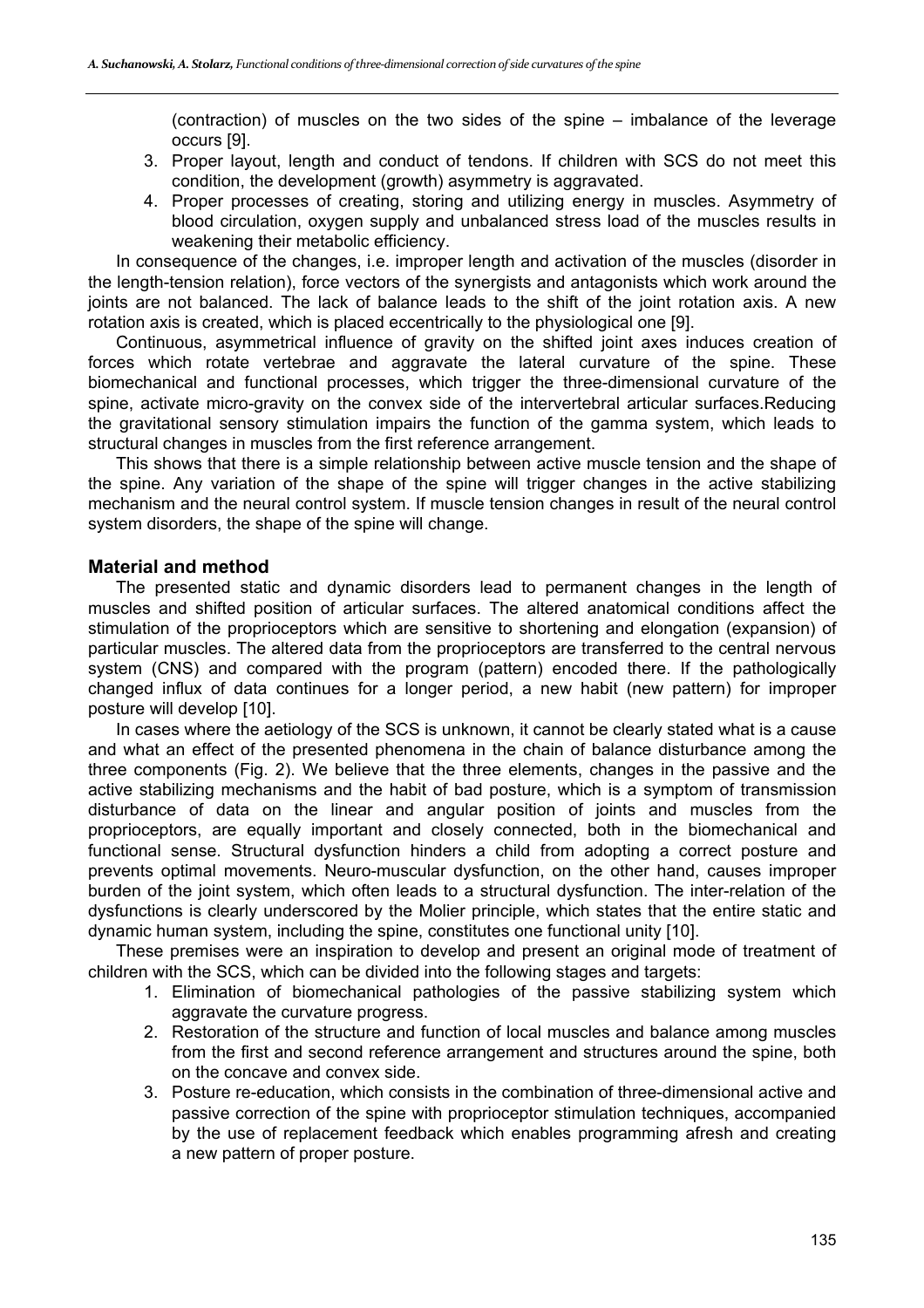Legitimacy of such gradation was confirmed by the results of tests conducted by Nowotny-Czupryna et al. [11], which confirm that:

- a) the strength of the global muscles is unrelated to the size of the SCS, the location and size of the original curvature or the degree of treatability. Evidence is decisive that despite significant muscular strength and endurance, improper posture is adopted, and curvature progresses despite treatment [11].
- b) The muscles from the first reference arrangement play a more important role as they donot only counteract gravity but also have a significant impact on the posture.
- c) Maintenance of the optimal spinal system is rather related with the undisturbed habit of proper posture.

The key argument for comprehensive treatment of the passive and active control system combined with the re-education of posture is the opinion of Nowotny, who believes that: "possibility of adopting any posture depends not only on the unimpaired supporting capability of the spine but also on the broadly defined efficiency of the neuro-muscular system. However, this efficiency cannot be narrowed down to counteracting the gravity and maintenance of erect posture. The function of these muscles must be also perceived in context of their proper interaction" [10].

According to Zielke and Morscher from the Centre of Scoliosis Treatment in Bad Wildungen (Germany) "individual correction of scoliosis deviations with the mere use of free exercise is impossible" [12].

In order to implement the proposed treatment programme a device called "Skol-as" was built (Fig. 3A and B). "Skol-as" enables a simultaneous three-dimensional action on the passive and active stabilizing mechanisms and the functional structures of the Central Nervous System.



Fig. 3A–B. Description and diagram of the device construction (1. device base, 2. movable part, enables upward and downward movement, 3. headrest – may be removed in the case of exercises on the cervical part of the spine, 4. lines of 6-8 mm in diameter, 5. springs, 6. the so-called gate – used also in re-education exercises – sitting position, 7. asymmetrically positioned pads to stabilize the pelvis, 8. pad for correction of the lumbar section, 9. pad for correction of the thoracic section, 10. pad to counteract the rotation of the thoracic section 11. stabilizing pad, installed near the armpit, 12. manometer holder, 13. frame for exercises in a sitting position, 14. pad for correction of the thoracic section in a sitting position [9]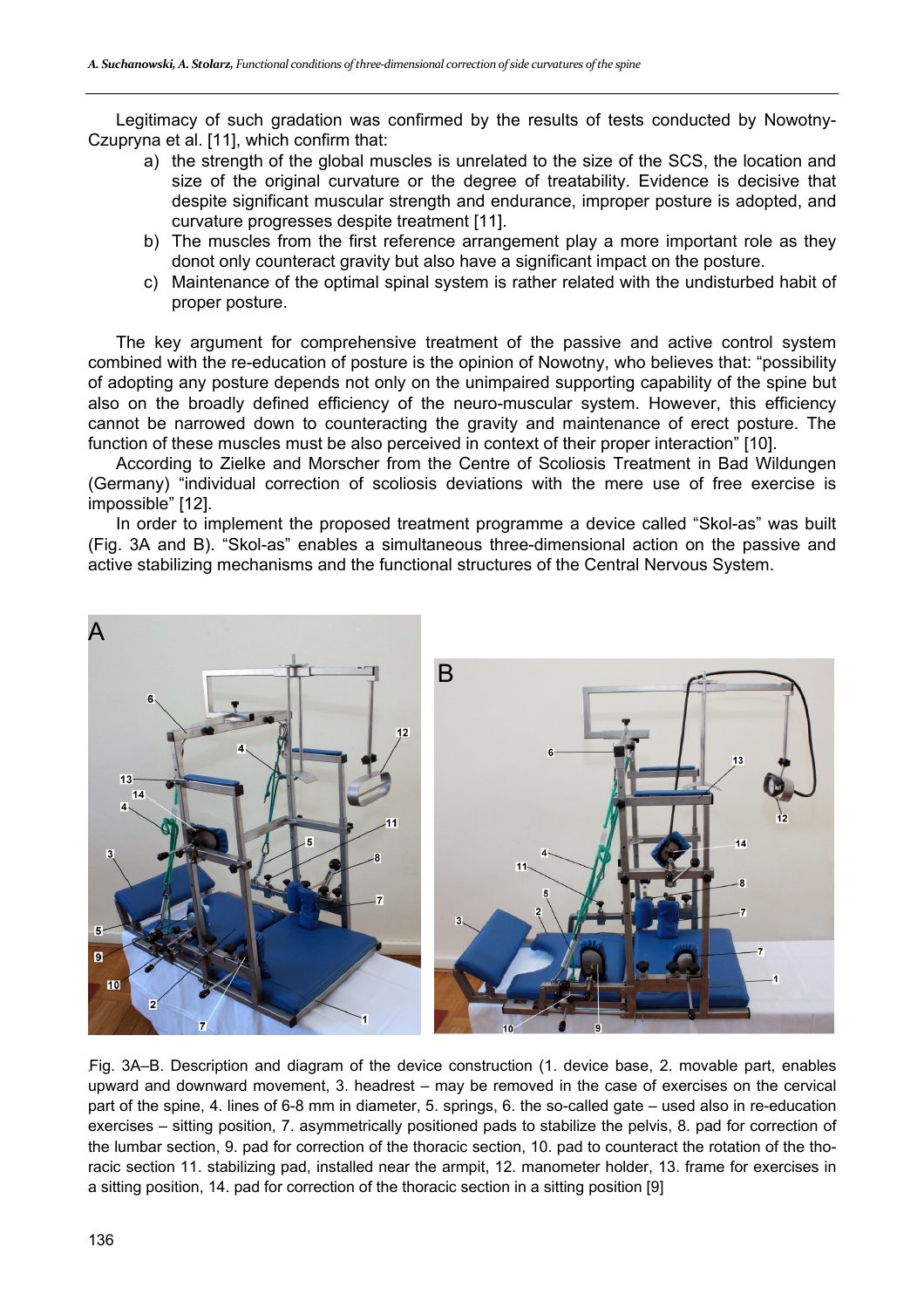## **Results**

Restoration of physiological balance among the three constituents enables creating amotor habit which is conducted in three phases: generalization, concentration (with sub-phases: repression and consolidation) and automation. One must remember to eliminate previously developed and consolidated disorders of the motor function, which resulted from:

- disorders of the supporting system, i.e. bones, joints and ligaments,
- improper function of the muscles which hold the movement supporting element muscles of the first reference arrangement are most relevant here;
- improper neurophysiological motor control, both on the peripheral level the afferent or efferent conduction, and on the analyser level.

## **Suggested methodology of correctional treatment and its justification**

## Stage 1.

The device is comprised of a system of pads and springs which enables three-dimensional correction of the passive stabilizing system through:

- 1. Reducing side curvature of the spine in a passive way (frontal plane), with the use of a recliningposition and pressure of the cushions withconscious, controlledmuscle tension.
- 2. Reducing the rotation of the thoracic section of the spine with the use of the so-called thoracic counter-rotating pad, positioned under the rib hump (10). The lumbar vertebra are corrected by active and passive counter-rotation of muscles from the first reference arrangement, aided by the lumbar counter-rotating pad.
- 3. Correction in the sagittal plane, which reduces shearing forces affecting the intervertebral facets, achieved in the exercise initial position combined with tension of global and local stabilizing muscles.

Additionally, "Skol-as" is used for adopting corrective and hyper-corrective positions of the body in order to:

- reduce the pressure on the epiphyseal cartilage which impedes the development of the vertebra on the concave side of the curvature;
- stimulate the neurocentral cartilage on the convex side;
- increase the elasticity of structures around the spine on the concave side;
- increase the intervertebral mobility, which improves lung ventilation;
- unburden intervertebral joints.

In the "Skol-as" device, a child lies on its back, with its torso, pelvis and head fully supported. Therefore, muscles of the first and the second arrangement frame are relaxed. Furthermore, reflexive tensions used to counteract the gravity, keeping specific posture and spatial balance are switched off. In effect, the forces used to counteract rotation and correct side curvature do not have to be big to obtain the expected results.

## Stage 2.

Once the three-dimensional correction of the passive stabilizing mechanism is achieved, the active stabilizing mechanism is stimulated.

a. The purpose of stimulation is to restore the impaired function of the muscles from the first arrangement frame which, along with the muscles from the second arrangement frame, are responsible for spine stabilization, which prevents development of curvatures in the sagittal and the frontal planes. These muscles also counteract gravity and have a significant influence on adopting bodily posture.Therefore, the opinion that the main focus of SCS treatment should be shifted from exercises strengthening the muscular corset to local muscles from the first arrangement frame [10] is gaining more and more supporters.

It should be noted that the strength of the multifidus muscle (first arrangement frame) will not recover if specific exercises focused on its reactivation are not performed [13]. In turn, Mc Gill et al. [14] believe that if local muscles show symptoms of functional impairment, isolated exercises of global muscles will not compensate for the deficiency in the muscular control of the spine. This is confirmed by other tests which show that asymmetrical or symmetrical strength-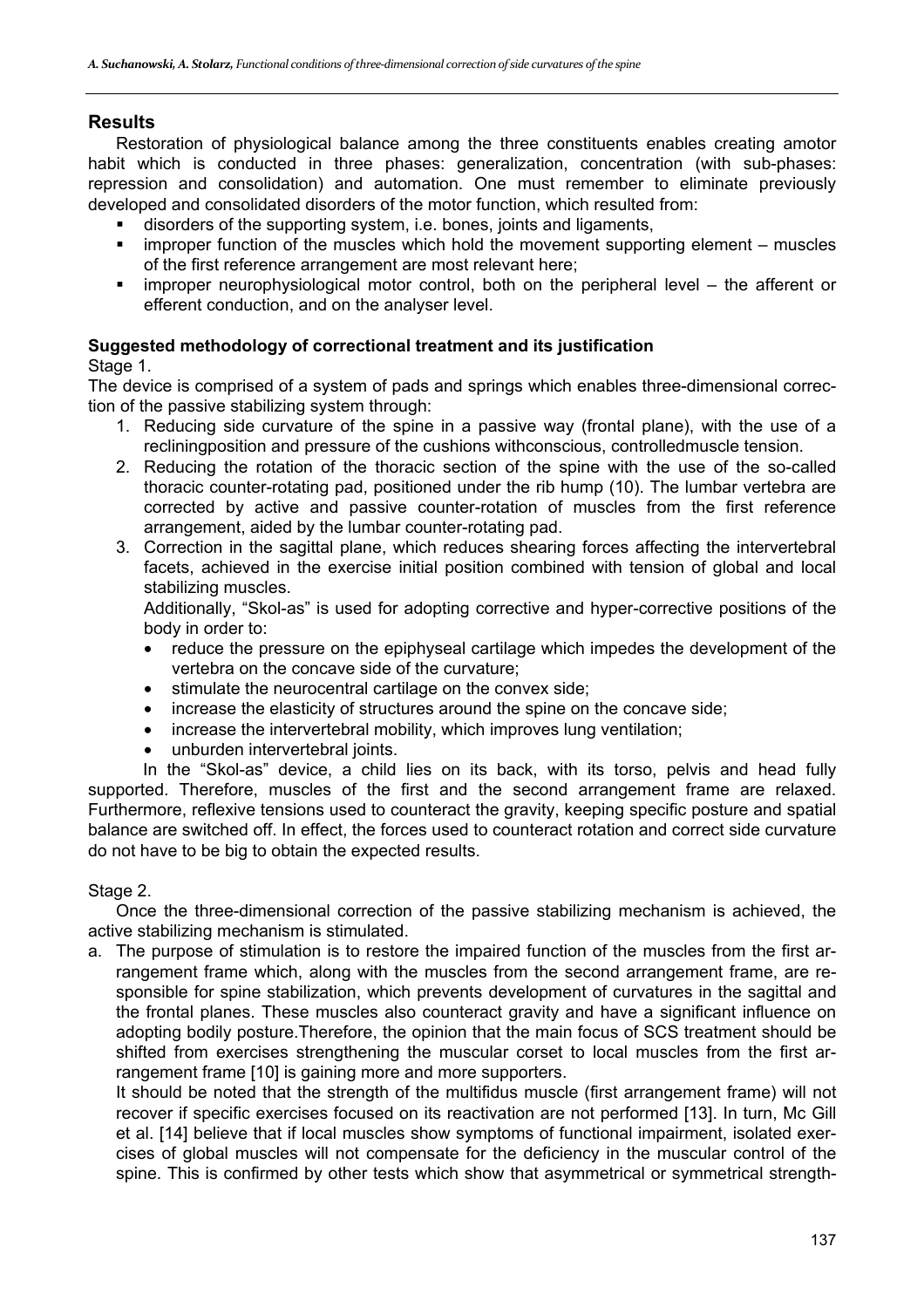ening exercises do not correct dysfunctions of the local stabilizing system. Exercises of local muscles, on the other hand, remove dysfunctions in the local and global stabilizing system [15]. The thesis on the role and function of the local muscles was confirmed by the research conducted by Tylman [6] on elastic models of the spine and also during surgeries of children with side curvature of the spine. Tests with the use of needle electrodes showed a reducedreflexive response for the muscle group located on the convex side of the curvature and increased response on the concave side [16]. Malawski [17] confirmed and documented histopathological changes in muscles from the first arrangement frame inchildren with the side curvature of the spine.

Local muscles (first arrangement frame) which stabilize the lumbar section of the spine comprise: transverse abdominal muscle, multifidus muscle, lumbar (the rear part), *quadratuslumborum* (the medial part), *iliocostalis* (the lumbar part), and *longissimus* (the lumbar part). These muscles work when they are stimulated by unfolding, or contract only with other muscles from the second arrangement frame. The suggested SCS treatment methodology involves stimulation for contraction of the deep muscles from the first arrangement frame located on the convex side of the curvature during stabilizing exercises.

The therapy utilizes the principle of one-way static and dynamic interrelation between the stabilizers from the first and the second arrangement frame, which states that one-sided contraction of any muscles (from the second arrangement frame) induces simultaneous activation of spine stabilizers (first arrangement frame) but never the other way around [18].

In practice, the exercise is conducted in the following way:

- a child lies in the "Skol-as" device,
- a pad which counteracts rotation, e.g. lumbar, pushes the convex side of the curvature until complete correction of the spine is obtained,
- the child pushes the string with its leg to activate also the muscles from the first arrangement frame on the convex side of the curvature,
- expansion with the rotation counter-acting pad lasts 15 seconds. After this time, pressure is released and the child is required to maintain the corrected posture with the use of muscles from the second arrangement frame.

Guyton [19] believes that "to bring the muscle contraction closer, sensitivity of muscle spindles must be increased through the gamma system in order to maintain the necessary, reduced length of fibres". This results in increased tension of these muscles.

Each element of the presented exercise is conducted in a closed kinematic chain.These exercises do not aim at rebuilding muscle mass but at restoration of the neuro-muscular control, especially for the muscle group from the first arrangement frame. These conditions will be met thanks to an acknowledged therapeutic system – SET (Sling Exercise Therapy) which is based on exercises in closed kinematic chains.

b. **Before starting exercises which create conditions for recreation of the muscle structures and functions from the first arrangement frame on the convex side, the contracted muscles from the first, second and third arrangement frames must be relaxed.** Such relaxation of contracted muscles is obtained by introducing post-isometric relaxation in appropriate starting positions.

Another way to expand muscles or structures around the spine is using the "Skol-as" device to keep the child for a dozen-or-so minutes every day in a position of maximal expansion of muscle groups or a particular section of the spine. Restoration of balance between the concave and the convex sides is related to the distribution of compressing and expanding forces. Children with SCS have stronger pressure on vertebrae on the concave side and smaller pressure on the convex side. The distribution of expanding forces is opposite. These relations, according to the Wolff-Delpech principle, affect vertebrae wedging and condition the functions of proprioceptors, making the restoration of properneuro-muscular activity impossible. Restoration of neuro-muscular activity on the concave side is a necessary condition to recreate the proper posture pattern.

Stage 3.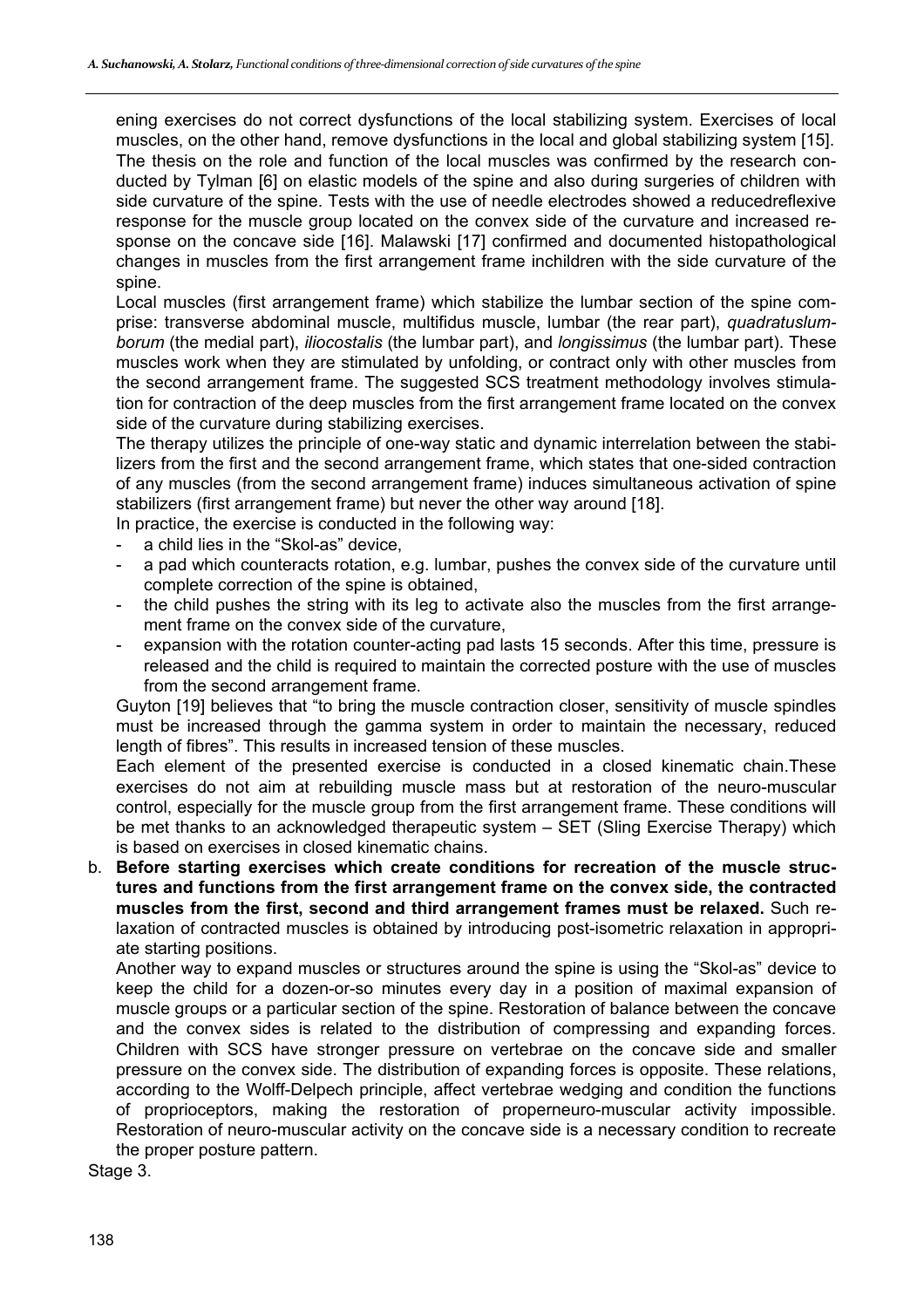In SCS therapy, the nervous system is treated as the system which controls the bodily posture in shaping the proper posture habit. Recreating the habit of proper posture requires proper build of bones and joints and proper functioning of the muscular system.

Attempts are made to shape the two features at the initial stage of the therapy. They constitute a point of departure for the entire working plan, which is ultimately aimed at creating a new, proper posture habit, undisturbed by the pathology of the passive and active stabilizing mechanism and the nervous control system.

Therefore, the aim isto use the flow of proper information (stimuli) from receptors located in muscles, joints, joint capsules, ligaments connected to the CNS, through to the effector, to create an appropriate, required mechanism of intended movement. Tests on animals have shown that in conditions of released tension (microgravity, lowered burden of joint receptors) the number of joint mechanoreceptors connected with the gamma system decreases [8]. The exercises conducted in the "Skol-as" device create conditions for stimulation of these structures. The focus is not only on the proprioception (information from the proprioceptors) but also on the stimuli sent to the CNS from the equilibrioception organ and the exteroceptors.

In the next stages of the suggested re-education process, exercises are conducted in sitting, and then in a standing position. In exercises, a child should correct the position of the spine following oral, haptic and visual instructions provided by the instructor. Exchanged information constitutes a replacement feedback which enables additional, exteroceptive transfer of information on the position of the body to the CNS. Therefore, this constitutes a particular complement to the proper proprioception stimulated by the structure and functionality of the "Skol-as" device, which provides exteroceptive stimuli offering the image similar to the correct, spatial layout of the body.

## **Conclusions**

In conditions of current civilisation, children and adolescent people are subject to hypokinesia due to prevalent computerization, motorization and increased interest in pastimes unrelated to sport. Despite the growing awareness of dangers connected with SCS and common access to information on preventive treatment, the mentioned civilisation-related factors induce the increase in SCS occurrence. General physical activity (daily, lasting many hours) is dying out among children.

The suggested method – which accommodates the latest trends in SCS treatment – may and should be applied practically at each stage of SCS development. This gives both the child and the parents or the therapist an opportunity to control the improvement process. Appropriate application of the suggested method and the "Skol-as" device offers children efficient self-control of their posture, which is much easier after the application of appropriate training suggested in the method. This therapy enables not only the strengthening and changing the functioning scope of relevant muscles but also affects the mental perception and feeling of muscle tensions which leads to proper self-image and appropriate control of bodily posture.

In conclusion:

- 1. The three-dimensional correction of the spine is the most comprehensive method of SCS treatment.
- 2. The presented method and the "Skol-as" device create optimal conditions for effective SCS treatment.

## **References**

- 1. Sastre FS. Metoda leczenia skolioz, kifoz i lordoz [Methods of treatment in scoliosis, lordosis and kyphosis]. Ostrowiec Swietokrzyski: Markmed Rehabilitacja S.C.; 2008. Polish.
- 2. Sipko T, Skolimowski T, Mraz M, Demczuk-Wlodarczyk E. Zastosowanie metody PNF w zaburzeniach zrownowazenia postawy osob ze skolioza idiopatyczna [Application of the PNF method in the body posture disorder in persons suffering from idiopatoc scoliosis]. Fizjoterapia. 2006;14(2):42-50. Polish.
- 3. Bialek M. PNF w leczeniu skolioz doswiadczenia własne [PNF in scoliosis treatment own experience]. Fizjoterapia Polska. 2001;3(1):331-333. Polish.
- 4. Richardson C. Kinezyterapia w stabilizacji kompleksu ledzwiowo-miednicznego [Kinezytherapy in lumbar-pelvis complex stabilisation]. Wrocław: Elsevier Urban&Partner; 2009. Polish.